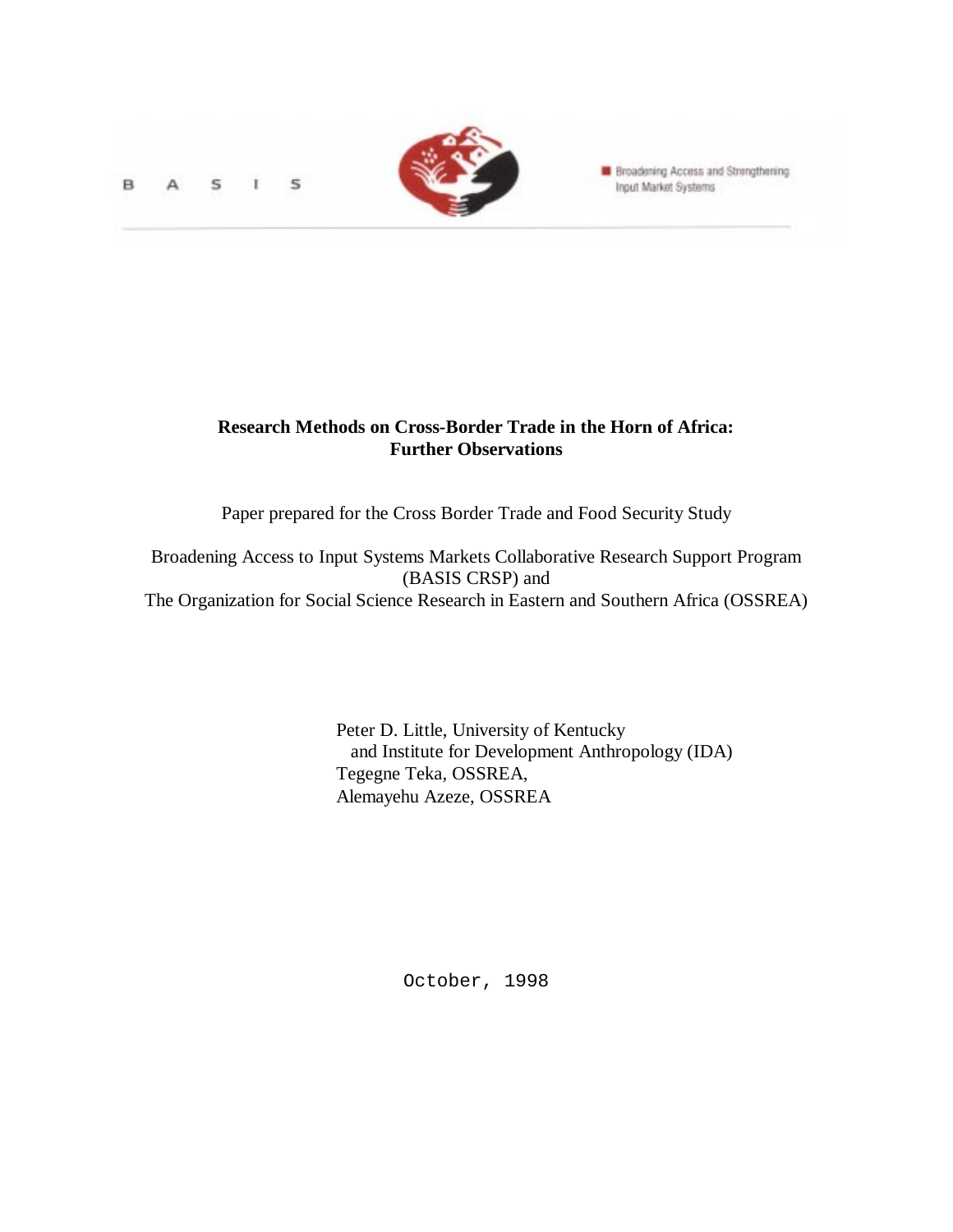#### **BACKGROUND**

Research on cross-border trade in livestock and grain in the Horn of Africa raise particularly thorny methodological issues. Most of the key cross-border markets are located in dry regions, far from major urban centers, dominated by mobile pastoral production systems, and, in most cases, poorly served by transport and other infrastructure. These all add to the costs of standard survey approaches and require methodological innovations, such as key actor interviews, ethnography, and rapid appraisal techniques. In addition, on-going conflicts and random border closures in the region increase risks and uncertainties for merchants, producers, and researchers alike. The lack of inter-country collaboration on data gathering and analysis also raise questions about existing data sets and their utility for the study. In light of these constraints, it was felt that an 'update' on the research methods paper drafted in June 1998 was needed after field visits and preliminary data collection were completed.

A meeting was held at OSSREA, Addis Ababa, Ethiopia on June 30-July 1, 1998 to review questionnaires and to finalize research sites and teams (see Annexes 1 and 2). At that time a short methods paper was drafted to focus discussion at the meeting and to reach a final consensus on research questions discussed in the project proposal (Little 1998b).<sup>1</sup> This paper elaborates on some of the points presented in the initial methods paper and raises some further questions about data collection, as well as some observations from preliminary archival and field research (see Annex 3, Table 1).<sup>2</sup> It is meant to be an informal document for the use of the project's researchers and for other BASIS researchers working on similar issues.

1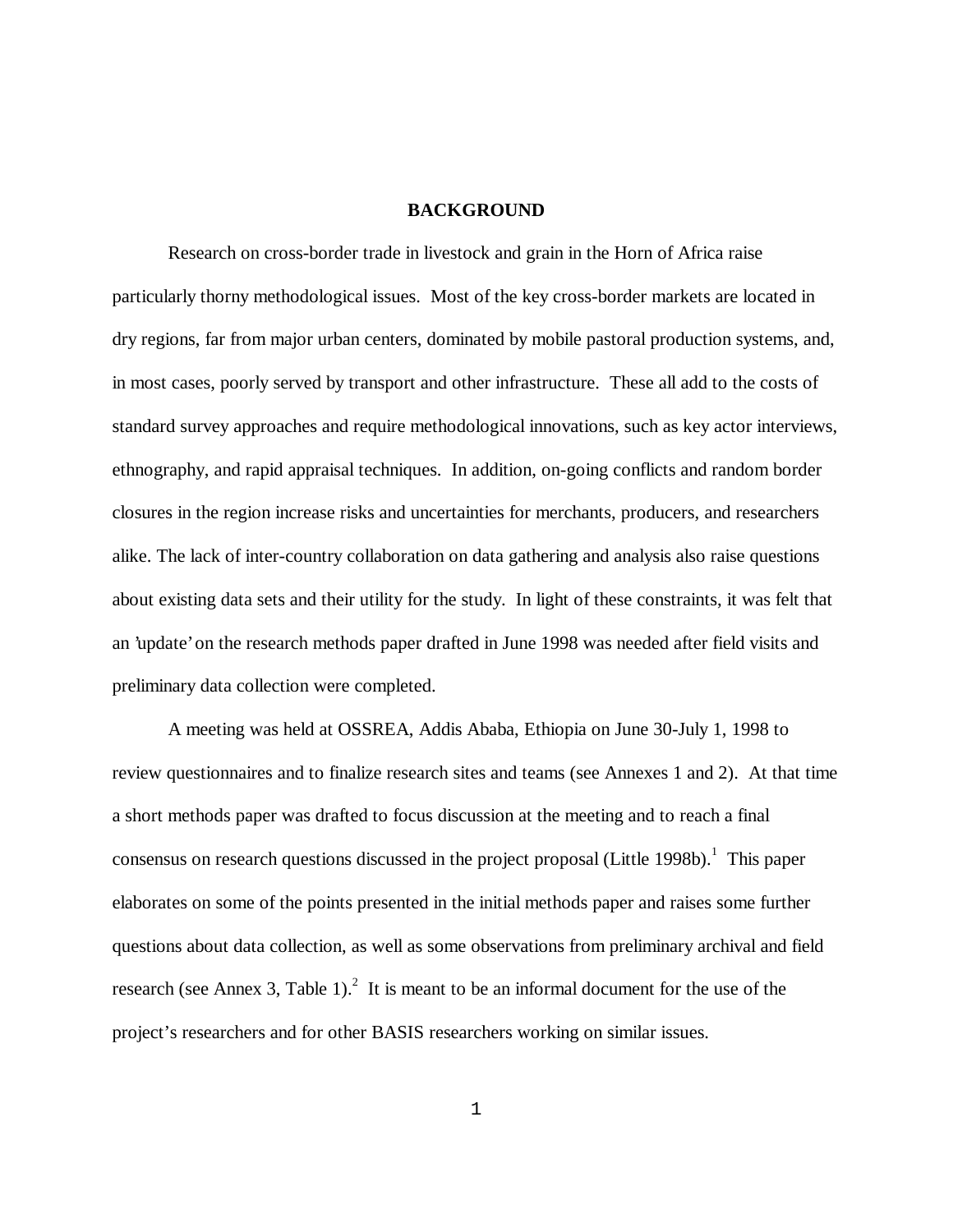#### **PRELIMINARY OBSERVATIONS**

Although the BASIS cross-border study has mainly been funded by the Regional USAID Office in Nairobi (REDSO), it was designed in part to address some of the factor market concerns of interest to the BASIS CRSP program. This has meant going well beyond REDSO's concerns with documenting the nature and volume of cross-border trade in the Horn; the actors and operation of the activity in the region; the incorporation of national and regional partners in the program; and the major policy and institutional dimensions of cross-border trade. It has required a rethinking of cross-border trade in the context of factor markets, particularly the importance of informal finance markets and natural resource use (water and pastures).

## **The Importance of Informal Finance Arrangements**

To respond to the themes of the BASIS research program, the co-PIs (Little and Tegegne Teka) have directed the study to two factor market-related issues of interest to the BASIS CRSP. The first is the nature of formal and informal credit relationships that surround cross-border exchange in livestock (primary focus) and grains (secondary focus). The general questions identified in the proposal (see Little 1998b) related to credit are:

(a) What are the credit arrangements (formal and informal) that facilitate/constrain crossborder trade and that generate capital for other activities?

(b) To what extent does cross-border livestock trade enhance food security through crossfinancing for grain imports and other critical food imports?

The study will have much to say about these questions and we feel that they are especially appropriate based on initial assessments in the region. In fact, preliminary observations indicate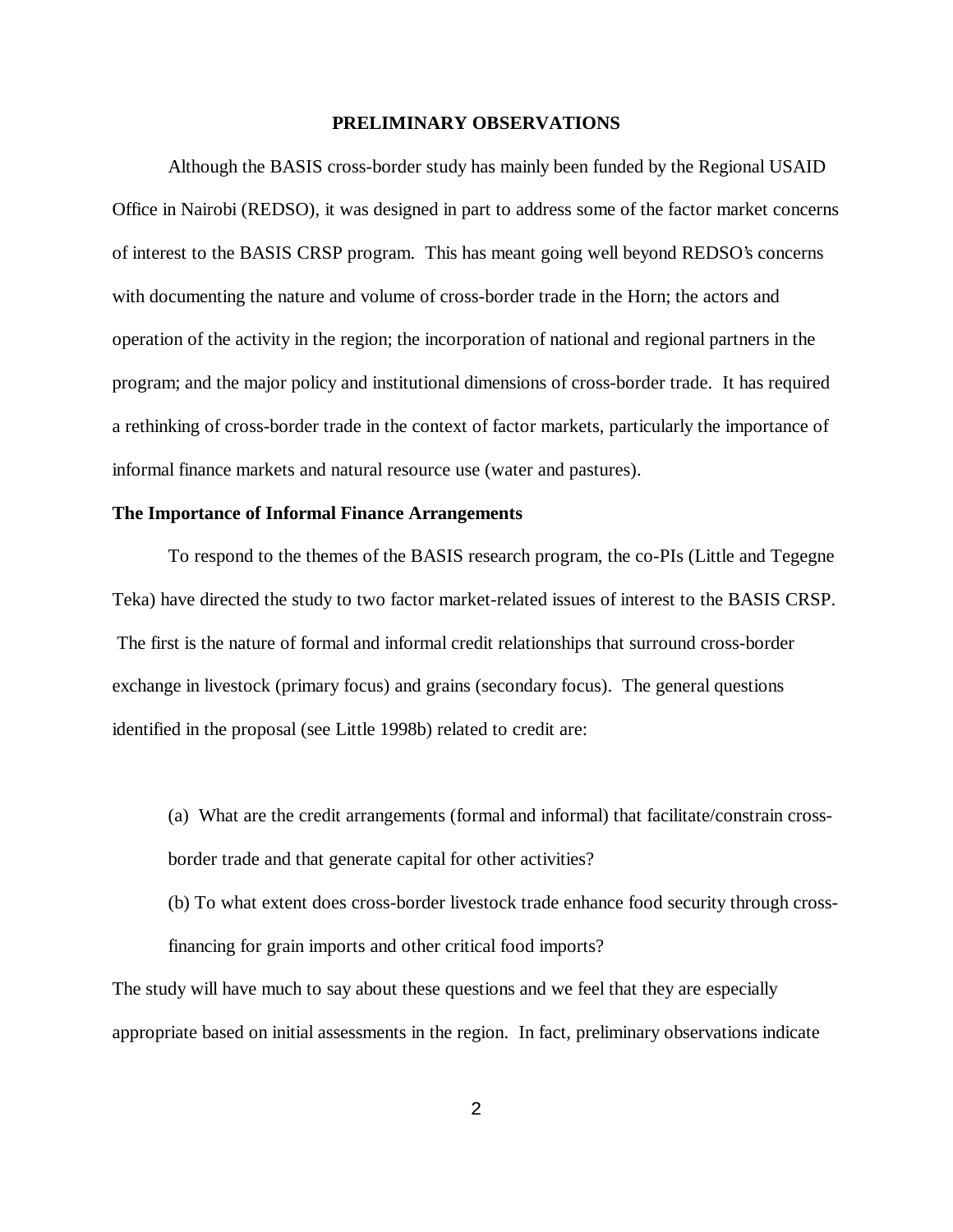that informal financial arrangements associated with cross-border trade are far more complex than originally envisioned. They entail issues of foreign exchange arbitrage; informal 'letters of credit' and wire transfers; use of revenues from livestock trade to cross-finance a range of imports, food and non-food; sophisticated market information and clientage relationships; and a variety of different social mechanisms to reduce transaction costs.

There exists considerable social and economic variation between cross-border sites, depending on the nature of currency exchanges in the area (i.e., in the Kenya/Somalia trade traders are likely to earn as much from foreign exchange arbitrage than from commodity trade), the volatility of the situation along the border (i.e., some traders avoid carrying large sums of money but instead use networks of informal banking and currency transfers), and other financerelated factors. By focusing on the main commodity of the region, livestock, preliminary findings show that we will learn much about how informal financial markets operate in highly dynamic and unstable situations, particularly in the absence of any viable formal credit markets. We also will be able to assess the important role of cross-border financing (i.e., using revenues from livestock trade to finance grain imports) and its general impact on food security in the region; and about the ways that barter trade (grain-for-livestock trade) re-emerges in the context of unstable currency markets (e.g., in Somaliland<sup>3</sup>). Livestock itself is a form of capital (savings) and in some cases can serve as a medium of exchange, especially where inflation is rapid and currency devaluations are common. Huge amounts of potential capital in the form of cattle are found in or near the border zones (in the case of southern Somalia [near the Kenya border], cattle numbers are perhaps the largest in East Africa exceeding 500,000 in some years (see Little 1996). The OSSREA team has an economist to look at the economics of these informal finance arrangements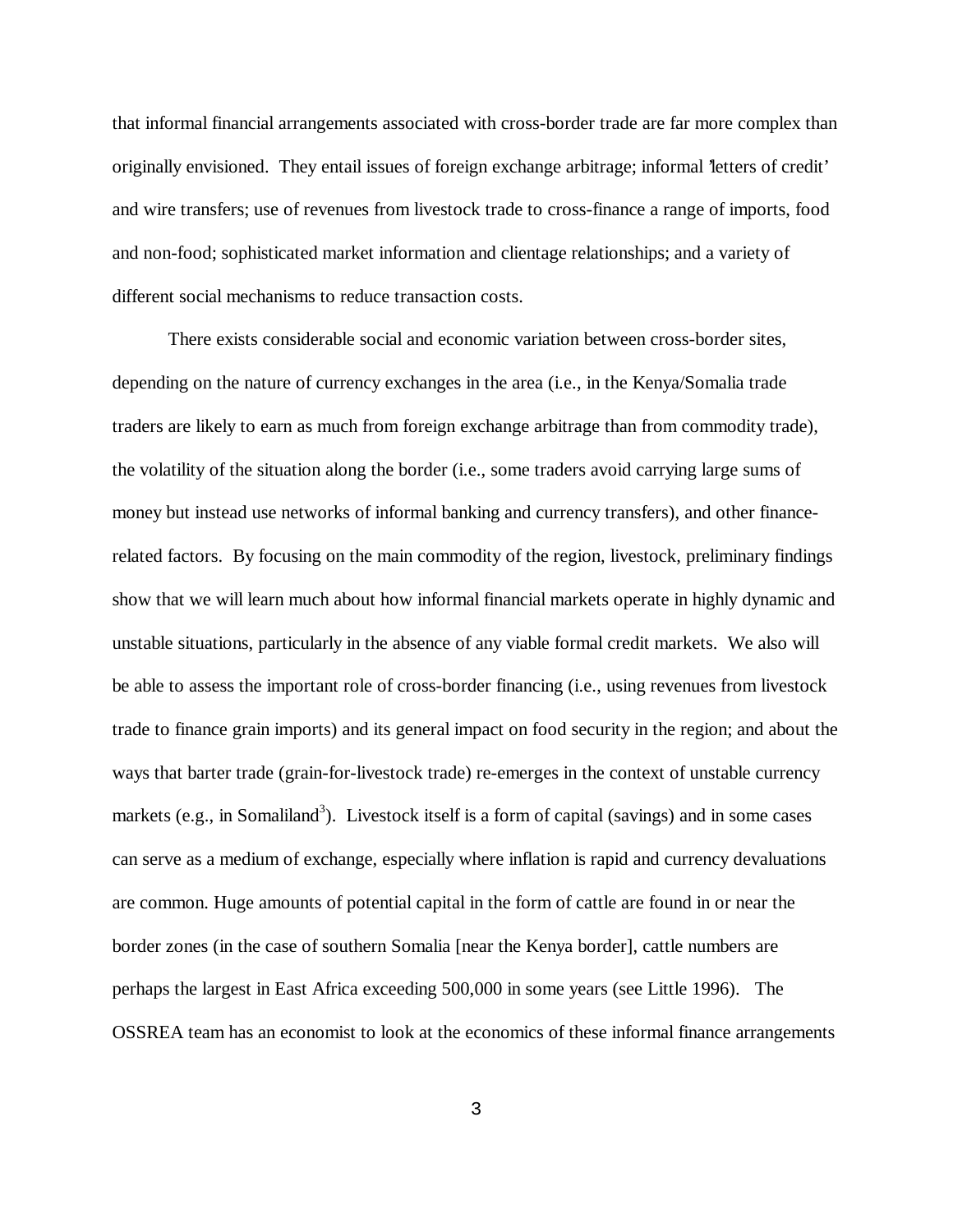and BASIS also plans to utilize a US economist to do the same.

It was hypothesized initially that social relationships and networks will assume important roles in cross-border trade (see Little 1992, 1996a and 1998). There are important 'trust' relations ('social capital') based on kinship and other social relations that serve market and finance functions. Similar to what anthropologists Abner Cohen (see Cohen 1965) and Jean Ensminger (Ensminger 1992) found for northern Nigerian and northeastern Kenya, respectively, 'trust' relations based on ethnic and clan-based affiliation are an important dimension of cross-border trade in livestock. This may help to explain the predominance of strong ethnic-based trading coalitions. These would include, for example, the strong presence of Somali trading groups found in northern Kenya and eastern Ethiopia. Where 'trust' relationships or social capital exists, market transaction costs are reduced because informal credit and market contracts are more easily extended without formal contracts or other agreements (see Ensminger 1992:104-105). Preliminary observations show that this is important in the cross-border work but not in all sites. The issue needs to be explored further in the field. These data are most effectively gathered through trader interviews and ethnographic observations.

#### **Understanding Trader Access to Water and Pastures**

An important research theme of BASIS addresses rights and regulations governing access to water and other natural resources; and the conflicts that can ensue when access to these resources is exclusionary. It was originally hypothesized that questions of access to water and pastures would be critical in the cross-border trade. The reasons for this are: (a) livestock as a commodity group require water and fodder; (2) all of the cross-border sites are in arid or semiarid areas where water and pasture are limited; and (3) traders often traverse areas where they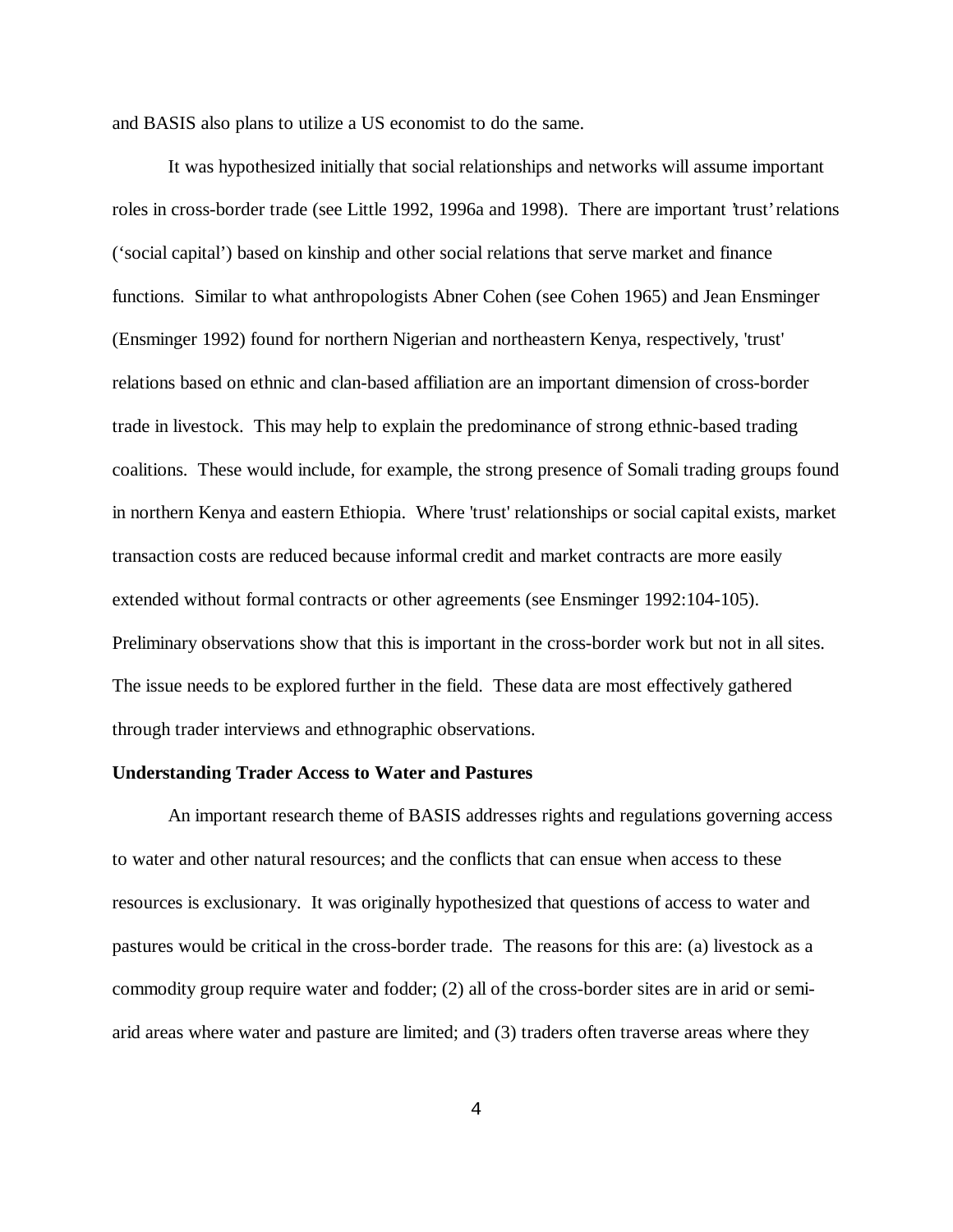may not have well-defined rights to resources. A limited literature on absentee herd ownership shows the ways that outside traders can acquire access to natural resources by hiring local herders; negotiating or paying for use rights from local elders; or by going directly to government officials (Little 1985; Bekure et al. 1991; and Bassett 1988).

The cross-border study will gather data on the 'access to natural resources' issue but it is not likely to be as rich as the informal finance data. Nor does it seem to be as important a constraint as credit. Preliminary observations are that important grazing and watering areas may be distant from many major market sites and, therefore, direct observation will be difficult. In addition, the larger traders often do not herd themselves but, instead, use agents and hired herders. They are unlikely to know as much about local rights to water and grazing, as herders themselves. The cross-border trade in livestock often is seasonal. During the dry season when water and pasture is particularly scarce traders often do not move animals long distances. In the wet season when water and pastures are relatively abundant access may not be a critical problem. Data on different aspects of these issues will be gathered through the trader questionnaires, unstructured interviews, and secondary data.

It should be noted that these observations are very preliminary and additional work on resource tenure is required. After systematic data collection and analysis are completed, issues surrounding access to water and pastures may show up as significant constraints.

#### **The Importance of the Somaliland Economy**

For several reasons Somaliland, the northwest region of former Somalia, was excluded in the original design of the study. The justification for this was because of the travel restrictions in the area, expected difficulties in obtaining reliable data, and assumptions about the depressed state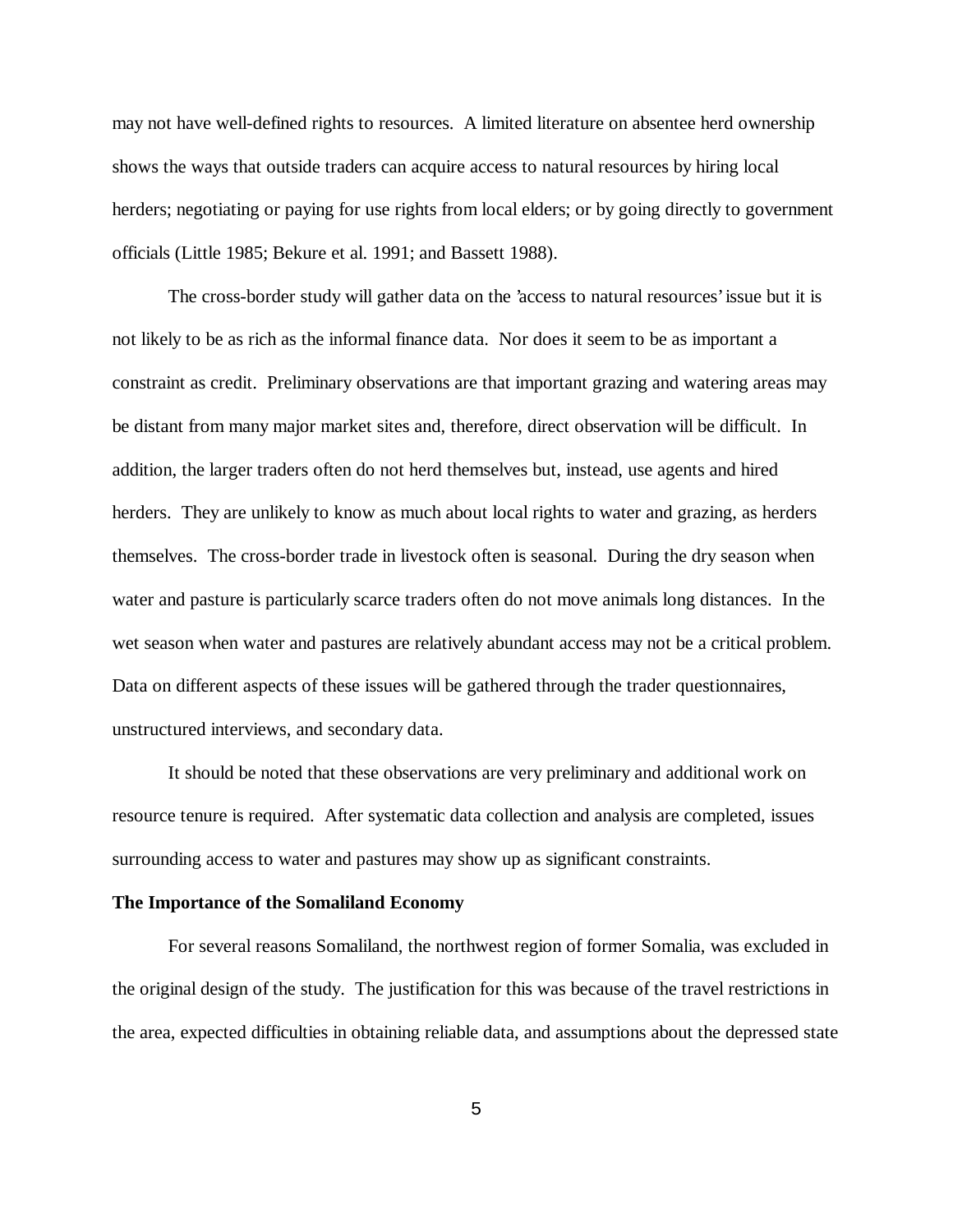of the economy. Some rethinking has occurred in recent months, following preliminary analysis of existing data sets for the area (from the World Food Programme [WFP] and the Famine Early Warning Systems (FEWS) Project. While it is not possible to collect primary data in the region, this summer we learned of some excellent data sets on key cross-border towns that provide monthly and weekly price data and other indicators of trade. These data are current as of July 1998. We also have data that confirm the growth in livestock exports from Berbera and Bossaso, key ports of northern Somalia. Live animal exports were actually higher in 1997 than during the pre-war period (pre-1991). Food imports through Somaliland's ports also are approaching prewar levels and serve a large part of the Somali Region of eastern Ethiopia. In short, the economy of Somaliland is anything but stagnant.

Two border markets along the Somaliland/Ethiopia border (and near the Djibouti border), Togwajale and Borama, have excellent market data and should provide additional insights to the research along the Djibouti/Ethiopia border (to be conducted early in 1999). In fact, Borama is strongly linked to the Djibouti market, as well as to Ethiopian markets. A rapid assessment of these data show a relatively predictable cross-border price pattern, although high security and transaction costs on the Somaliland side seem to account for higher price differences (mark-ups) than occur in western Ethiopia.

#### **Major Regional and Export Markets**

In the project proposal (Little 1998) and in the report from the Addis meeting (July 1998), the key domestic market centers and channels were listed. They serve as terminal points of consumption or export for the trade and include Nairobi, Addis Ababa, Djibouti, Assab (which has been dropped out of the study because of the current conflict), and, to a lesser extent,

6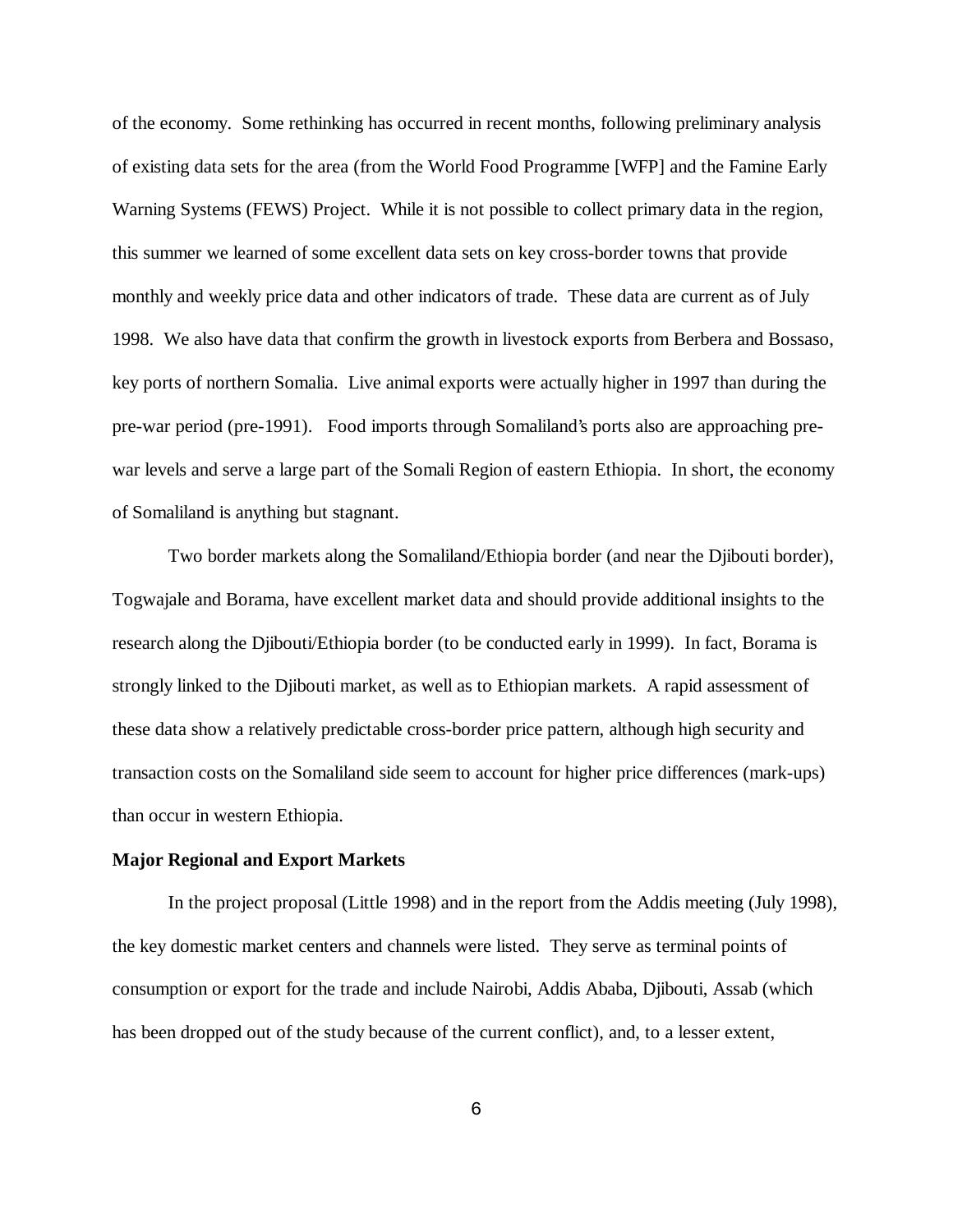Mombasa. Added to this list now is Berbera, Somaliland because of its importance to eastern Ethiopia and to the Ethiopia/Djibouti trade. Estimates are that from 50 to 65 percent of livestock exported from Berbera, Somaliland originate from eastern Ethiopia. Both import and export activities in Somaliland have a significant impact on cross-border trade with, on the one hand, Ethiopia and Djibouti and, on the other, between those two countries. Evidence for this is the effect that the recent ban on livestock exports from Berbera to Saudi Arabia --due to unwarranted fears over Rift Valley Disease (RVD)--has had on the economy of eastern Ethiopia. Indeed grain, wheat flour, and sugar prices in the Somali Region, Ethiopia have all risen while livestock prices have declined (Ahrens 1998; Steffen et al. 1998). Imports of many foodstuffs into Somaliland and into eastern Ethiopia were dependent on revenues earned from the livestock export trade.

### **Effects on Regional Food Security**

It was hypothesized in the original proposal that revenues from cross-border trade in livestock are used to finance grain and other food imports. From this summer's work, the hypothesis appears valid for most of the study's sites, with the possible exception of Moyale, Ethiopia/Kenya. Because of strong currency and cross-border controls in Moyale, Ethiopia, cross-border imports tend to be restricted. There are currency exchange controls and, in recent months, vigilant patrolling of the Moyale border trade. In other sites, particularly along the Somalia and Somaliland borders, preliminary assessment indicate important links between livestock and grain trade--in fact much stronger than originally anticipated. We did not anticipate the extent of direct commodity barter trade that exists and the extent to which livestock traders finance grain and other imports from their profits. The strongest data on this come from the monitoring work of the Food Security Assessment Unit (FASU) for Somalia and FEWS, which

7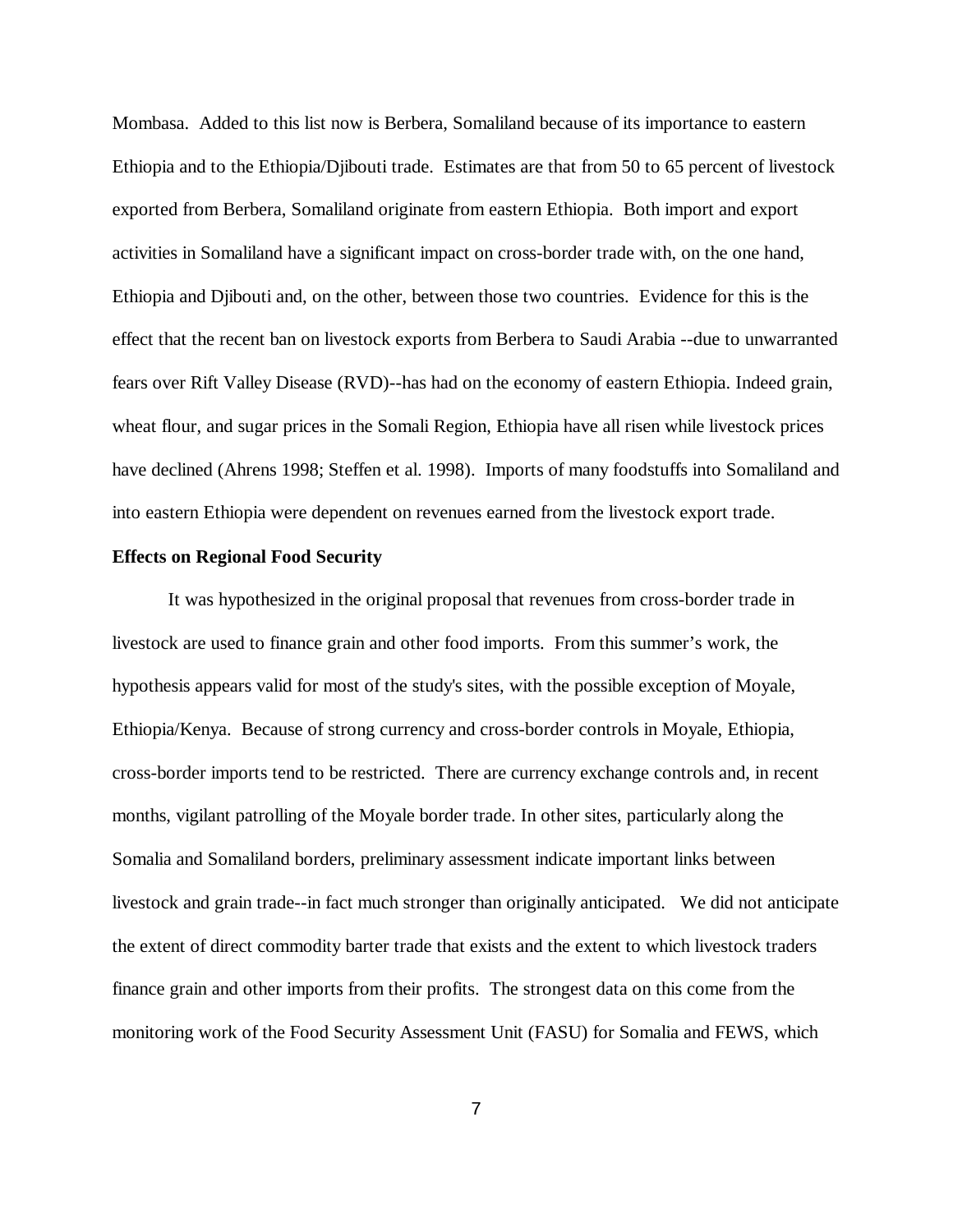provide insights into the effects of cross-border trade on local and regional food prices (Steffen et al. 1998; Ahrens 1998).

### **Continued Constraints to the Study**

In the June-July meeting in Addis Ababa two major issues were identified that strongly impact the study. These are: (1) the impacts of the recent closing of key cross-border markets along the Ethiopia/Eritrea border, an event that has accelerated trade between Ethiopia and Djibouti; and (2) the embargo/ban imposed by Saudi Arabia on livestock exports from the Horn region. Both of these constraints remain in place and have meant that the study has avoided working along the Ethiopia/Djibouti border until early 1999. It also now must utilize existing secondary--rather than primary field data--on the Ethiopia/Eritrea cross-border trade (pre-1998) to estimate trade along that border. While the Saudi ban on livestock exports most directly affects the eastern Ethiopia/Somaliland trade, its repercussions are felt throughout the study region. With the loss of a lucrative export market, prices are generally depressed and livestock have been redirected to cross-border sites oriented to domestic markets.

The closure of the Ethiopia/Eritrea trade is going to heighten the significance of Djibouti and, perhaps, the Berbera (Somaliland) markets for regional cross-border trade. Already this seems to be the case and cautions the study from generalizations based on the unusual circumstances that surround data collection at this time.

### **SOURCES OF DATA**

Early documents (Little 1998a and 1998b) indicate the different sources of data for the cross-border study, including trader and transporter interviews, customs records, market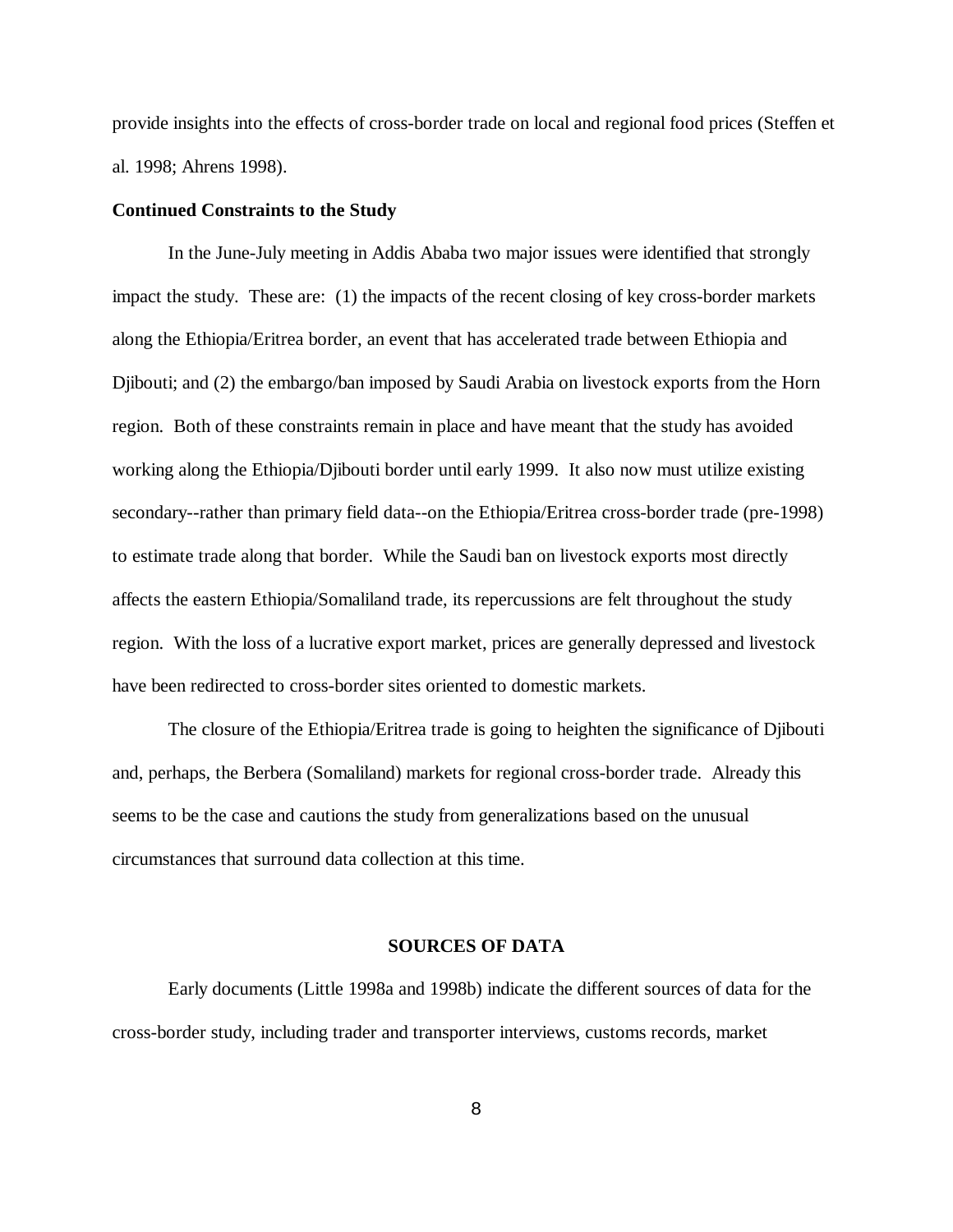observations, existing secondary data, and so on. Here we wish to point out some of the existing (in some cases, on-going) data sets that will prove important for the study. Some of these are highlighted in Table 1.

### **New Secondary Data Sources**

These include the regional export data available at the Ethiopian Grain Trading Enterprise (EGTE) in Addis Ababa; the data and documents at the United Nations Development Office for Somalia (UNDOS) Documentation Centre in Nairobi; the government veterinary department records for Ethiopia and Kenya; and the monthly market data for the multi-donor funded, Food Security Assessment Unit (FSAU) for Somalia based at WFP/Nairobi and for the USAID-funded Famine Early Warning Systems (FEWS)/Somalia project. The EGTE data should provide some indication of pre-1998 trade between Ethiopia and Eritrea, while the FSAU/FEWS data cover about five cross-border markets along the Kenya/Somalia and Somaliland/Ethiopia borders. These data are gathered monthly by NGO personnel working in the field and are of relatively good quality. In Nairobi they are entered into computerized data sets, analyzed, and reported in monthly formats. For most markets monthly prices for the following products include:

- Local Sorghum
- **Local Maize**
- Red Rice
- Wheat Flour
- Sugar
- Tea leaves
- Charcoal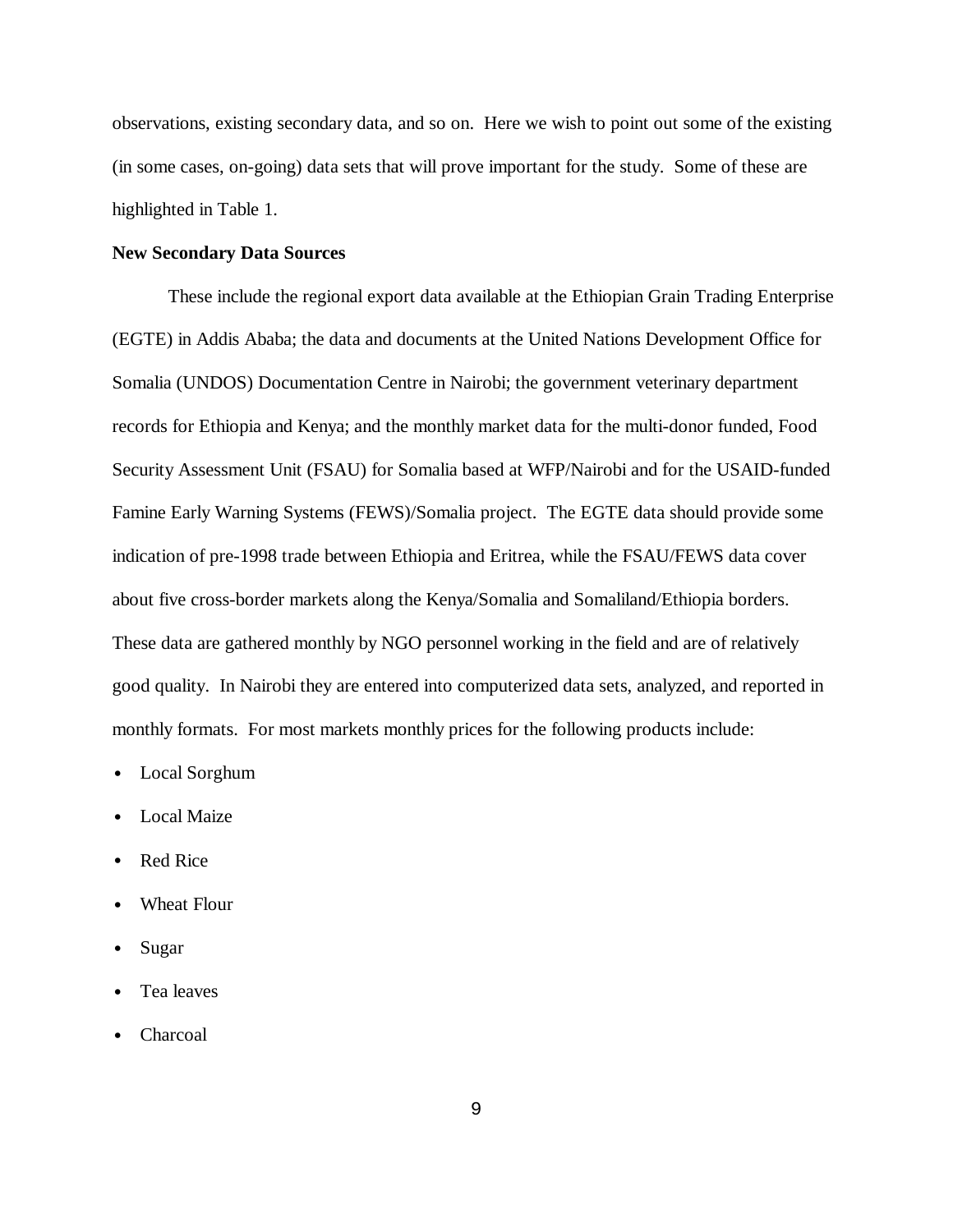- Unskilled daily labor rate
- Fresh camel milk
- Goat (export quality)
- Goat (local quality)
- Cattle (export quality)
- Cattle (local quality)
- Cattle (export quality)
- Camel (local quality)

Other products are included, but those listed above are most relevant for this study. While complete price series data are incomplete for some border markets, they nevertheless represent a rich source of information for the cross-border study. These data are accessible and parts of the information have been used before for analysis by one of the co-authors (Little).

As indicated earlier, it was not expected that adequate cross-border data on Somaliland/Ethiopia livestock and grain trade would exist. This is not the case. The study would like to capitalize on the availability of these data and anticipates that some comparative analyses can be done within the original terms of this study. These data are especially important in light of the changes in the Ethiopia/Eritrea trade and the importance of Berbera for the economy of eastern Ethiopia. Since these data have not been fully assessed, it is difficult at this time to know whether or not additional time and resources will be required to include the Ethiopia/Somaliland trade in the BASIS Cross-Border Study.

### **Limitations on Official Customs Data**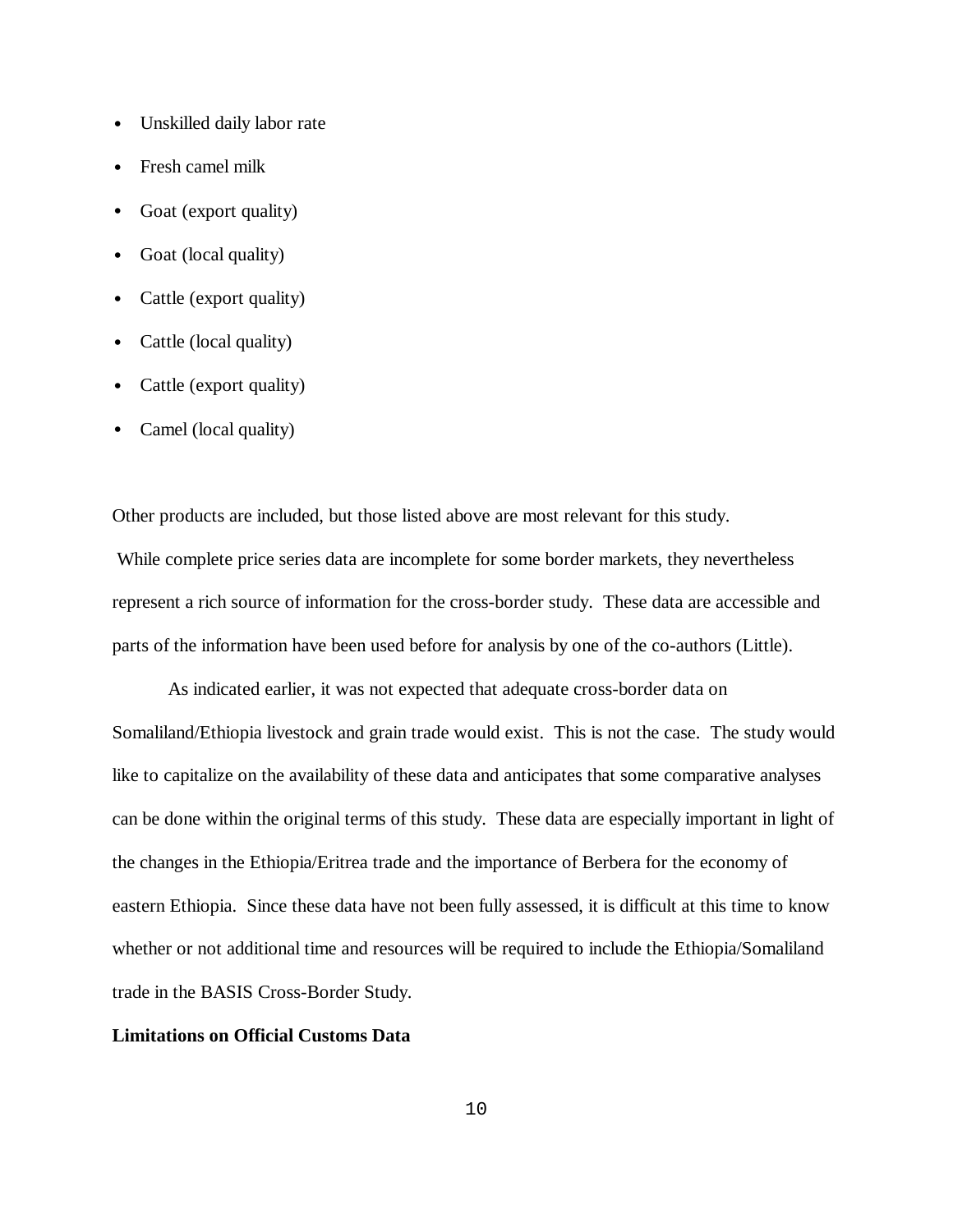Preliminary visits indicate that revenue/customs data along the border often are incomplete and of questionable quality. They may provide an indication of tradable commodities, but will be of little value in estimating the importance and volume of livestock and grain commodities. Already the Kenya/Ethiopia border has tightened up just this year and customs data will be particularly misleading. The Kenyan government shows a general willingness to allow crossborder trade in livestock to exist, as long as the animals are cleared by veterinary officers for movement to Kenyan markets. This is not surprising since domestic markets in Kenya, especially the Nairobi and Mombasa markets, depend heavily on livestock imports from neighboring countries. Ethiopia, on the other hand, has placed considerable constraints on transborder livestock trade, especially during the past year; reports of animals being confiscated on the Ethiopia side are not unusual.

### **Revisions to the Trader Questionnaire**

The trader questionnaire that is being used in the Kenya border case studies has been modified slightly by OSSREA to account for differences in Ethiopia. Additional questions related to finance, currency transactions, and trader networks have been added to the original questionnaire used by Little in his earlier work (Little 1996b). The core questions, however, remain the same, which will allow for cross-site comparisons. The revised trader questionnaire was field tested in Ethiopia in September and October, 1998.

#### **TIME SCHEDULE**

The current schedule indicated in the January 1998 proposal has had to be slightly modified because of some of the delays related to border conflicts and closures. It is still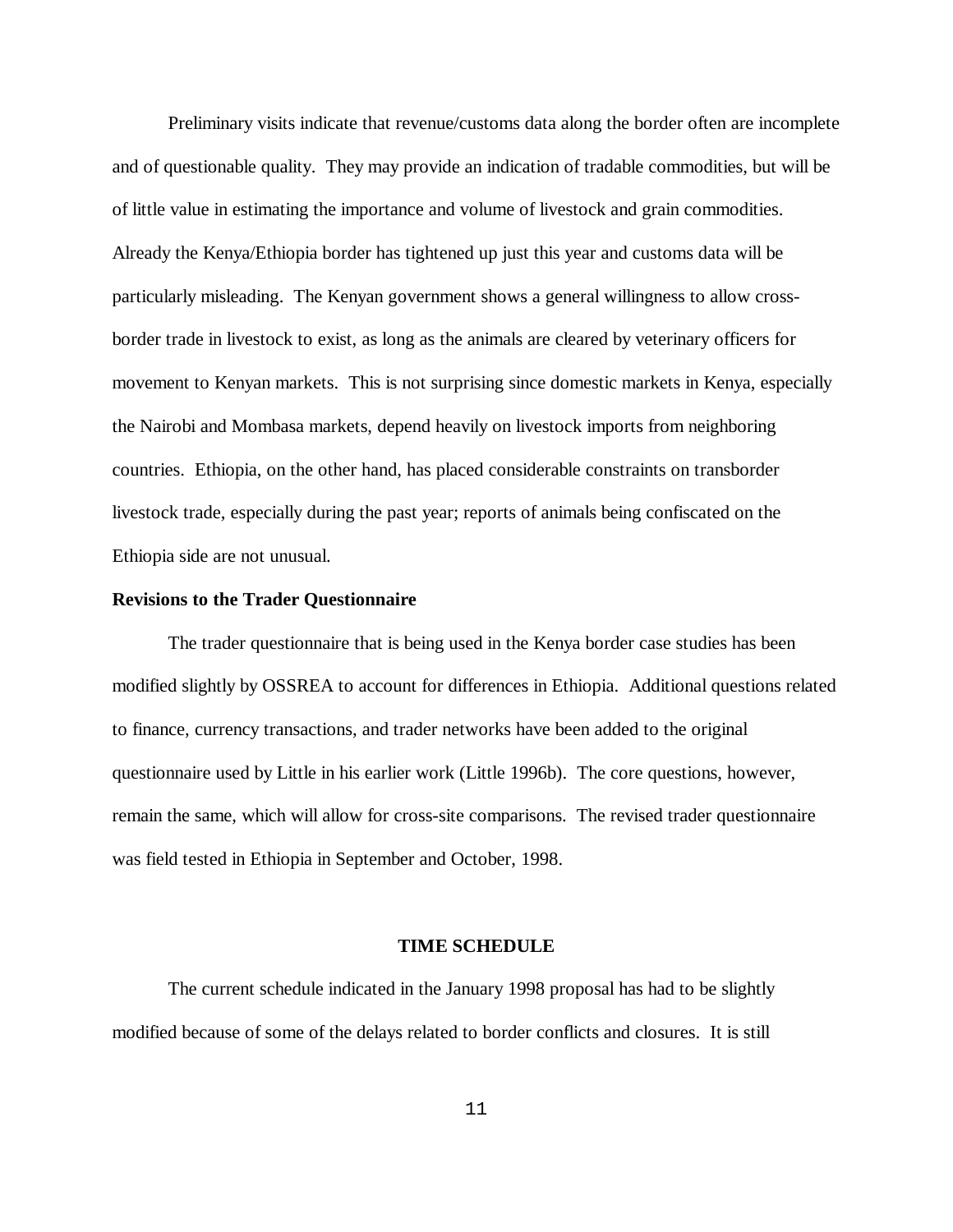anticipated that field research would be completed at the Ethiopia/Kenya sites by February 1999 and that data collection at the Djibouti sites would be started immediately after that. Preliminary drafts of field reports for each case study will be completed by June 1999. Next summer would be spent carrying out comparative data analysis and synthesis work and a draft final report would be completed and distributed for comment in September 1999. Final revisions would be carried out from October to December 1999, and the final report would be presented at a seminar in December 1999, held either in Nairobi or Addis Ababa.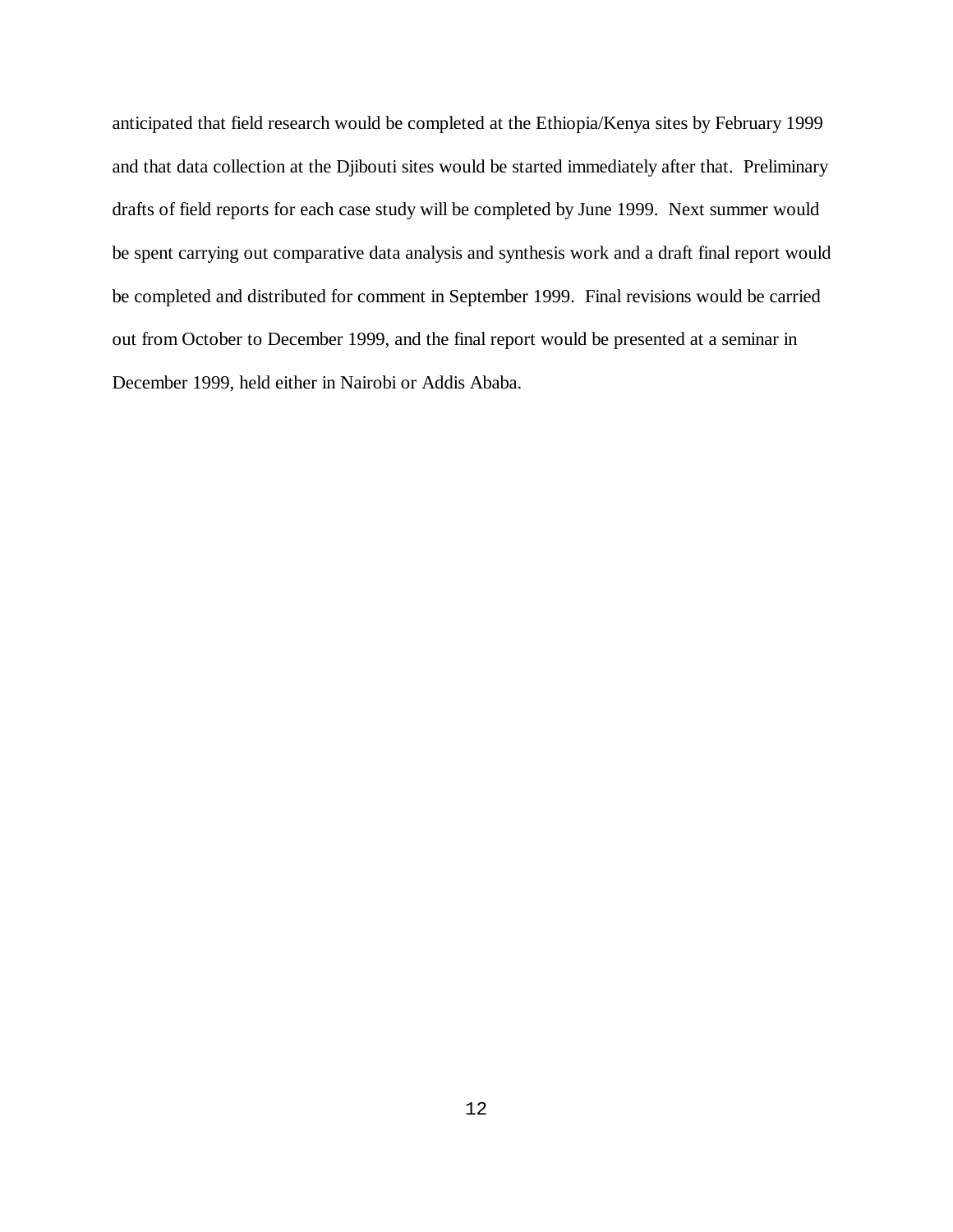## **References**

Ahrens, Joachim D. 1998. Cessation of Livestock Exports Severely Affects the Pastoralist Economy of Somali Region. Addis Ababa: Emergencies Unit for Ethiopia, United Nations Development Programme.

Bassett, Thomas J. 1988. The Political Ecology of Peasant-Herder Conflicts in the Northern Ivory Coast. **Annals of the Association of American Geographers** 78:453-472.

Bekure, Solomon, PN de Leeuw, BE Grandin and PJH Neate (eds.). 1991. *Maasai Herding: An Analysis of the Livestock Production System of Maasai Pastoralists in Eastern Kajiado District, Kenya*. ILCA Systems Study 4. Addis Ababa: ILCA (International Livestock Centre for Africa).

Cohen, Abner. 1965. "The Social Organization of Credit in a West African Cattle Market." **Africa** 35: 8-20.

Ensminger, Jean. 1992. *Making a Market: The Institutional Transformation of an African Society*. Cambridge: Cambridge University Press.

Little, Peter D. 1985. "Absentee Herd Ownership and Part-time Pastoralists: The Political Economy of Resource Use in Northern Kenya." **Human Ecology** 13:131-151.

1992. "Traders, Brokers, and Market `Crisis' in Southern Somalia." Africa  $62(1): 94-12$ 

AAAAAAAAAAAA--6TCFGTU-\$TQMGTU-CPF-/CTMGV-B%TKUKU -KP-5QWVJGTP-5QOCNKC-- $\begin{array}{c} \text{S} = \text{S} \times \text{S} \times \text{S} \times \text{S} \times \text{S} \times \text{S} \times \text{S} \times \text{S} \times \text{S} \times \text{S} \times \text{S} \times \text{S} \times \text{S} \times \text{S} \times \text{S} \times \text{S} \times \text{S} \times \text{S} \times \text{S} \times \text{S} \times \text{S} \times \text{S} \times \text{S} \times \text{S} \times \text{S} \times \text{S} \times \text{S} \times \text{S} \times \text{S} \times \text{S$ \_\_\_\_\_\_\_\_\_\_\_\_.1996a. "Conflictive Trade, Contested Identity: The Effects of Export Markets on Pastoralists of Southern Somalia." **African Studies Review** 39(1): 25-53.

\_\_\_\_\_\_\_\_\_\_\_\_.1996b. *Livestock Trade and Food Security in the Kenya/Somalia Borderlands*. Binghamton, NY: Institute for Development Anthropology.

\_\_\_\_\_\_\_\_\_\_\_\_. 1998a Cross-Border Trade and Food Security in Horn of Africa: A Research Proposal. Madison, WI: BASIS CRSP.

\_\_\_\_\_\_\_\_\_\_\_\_. 1998b Notes on Methods for Research on Cross-Border Trade in Horn of Africa. Unpublished paper.

Steffen, Phillip, A.H. Shirwa, and Sidow I. Addou, with contributions from Mahdi Gedi Qayad. 1998. The Livestock Embargo by Saudi Arabia: A Report of the Economic, Financial, and Social Impact on Somaliland and Somalia. Washington, DC: FEWS Project.